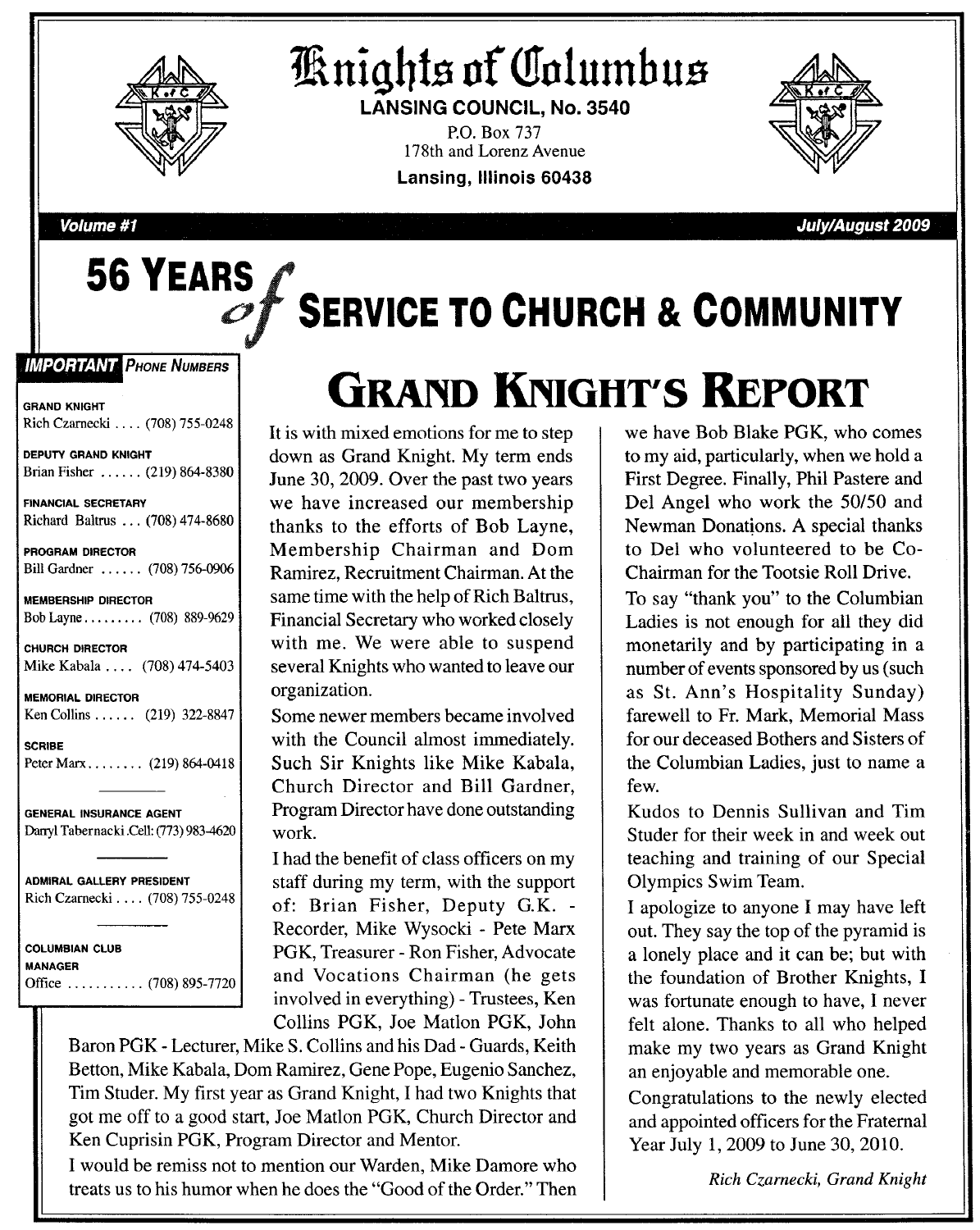### **ADMIRAL GALLERY**

On May 28, the Fourth Degree Club had their election. Officers are:

President - Rich Czarnecki Vice President - Joe Matlon Financial Secretary - Ron Fisher Treasurer - Rich Baltrus Trustees - Ken Collins, Bob Blake and Ken Cuprisin The next Meeting is August 27. Upcoming Step Outs: 6/14/09 .. 20th Anniv. Fr. Fred St. Ann - 12:30 Show, 1 p.m. Mass 6/14/09 .. Corpus Christ St. James, Sauk Village - 4:30 p.m., 5 p.m. Mass 6/16/09 .. Install Council Officers - 6:30 p.m., 7 p.m. 6/21/09 .. Anniv. Fr. Illafonce St. Francis Motherhouse - 10:30 a.m., 11 a.m. Mass 9200 St. Francis Rd., Frankfurt, IL

> For WAKE CALLS, contact Ken Collins at (219) 322-8847

### **CLERY NIGHT**

*by Mike Kabala. Church Director*

I would like to personally thank everyone that attended the 57th Annual Clergy Night on Wednesday, April 22, 2009.

A big crowd showed up to enjoy a night of fellowship, fun and entertainment. A wonderful family-style dinner was served to go along with the evening's festivities. Clergy from our surrounding parishes, as well as our own Fr. Fred Pesek, were on hand to be honored on their night. I hope all had a great time, as I sure did.

I would like to personally thank the Columbian Ladies of our Council who helped me make this night possible. Also, for their donations of all the centerpieces that were given away to a lucky winner at each table. My deepest thanks also goes out to my lifelong friend, Ms. Sara Murray, who put together the invitations and programs, which came out magnificent. Thanks to my fellow Sir Knight Dominic Podsiadlik and his wife, Laura, for helping me at the door.

I am looking forward to next year's Clergy Night with much optimism. Thanks again to all who attended and hope to see you all again with your friends, for the 58th Annual Clergy Night.

## **COLUMBIAN BOARD ELECTION**

At the September Council Meeting there will be a reelection of three board member chairs.

To run in this election you must be an active member willing to donate time to assist in running the Columbian Club and attend the Columbian Board Meetings, which are held once a month.

## **COUNCIL AWARD**



On Saturday, May 23, Lansing Council won a program award at the State Convention. Lansing Council was presented with the #1 Church Program Award.

The Program was for the relocation of the Council Crucifix, which was removed from the grounds when the land was sold. The Crucifix was renovated as an Eagle Scout Project by Scout Dominic Podsiadlik and relocated to the east side of St. Ann Church.

It has been seven years since the Council won a program award. The Award will be hung proudly at the Council.

#### **SLATING COMMITTEE**

Please congratulate the newly elected officers from our June Council Meeting, for the 2009 to 2010 term. Grand Knight - Brian Fisher Deputy Grand Knight - Ronald Fisher Chancellor - Robert Layne Recorder - Michael Damore Treasurer - Peter Marx Advocate - Michael Wysocki Warden - Dom Ramirez Trustee's - 3 year - Rich Czarnecki PGK 2 year - Ken Collins PGK 1 year - Joe Matlon PGK Inside Guard - Tim Studer Outside Guards - Roger Tyderek & Dominic Podsiadlik

## **COME AND CELEBRATE**

The 20th Anniversary of the Priesthood Ordination of Father Fred Pesek, Jr., Sunday, June 14 at 1:00 p.m. at St. Ann Parish Church for a Mass of Thanksgiving. A reception will follow afterwards. There will be a Step Out, with a 12:30 p.m. show for all interested Knights.

> For Fourth Degree Stepouts, call Rich Czarnecki 708-755-0248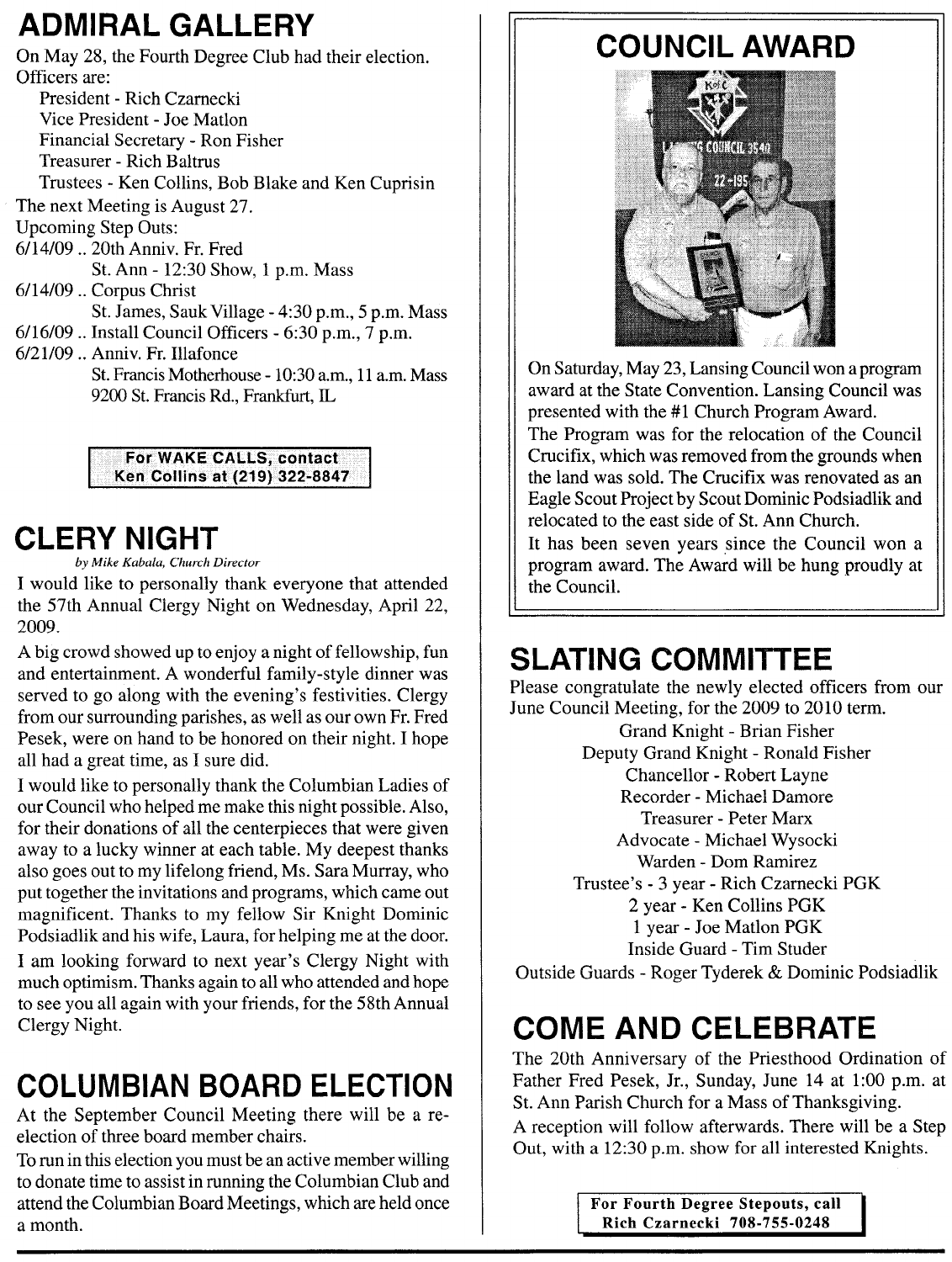



At the June Council Meeting, our Grand Knight Rich Czarnecki passed out the Yearly Awards. The recipients were:

> Knight of the Year - Mike Kabala Senior of the Year - Dennis Sullivan Family of the Year - Brian Fisher

#### **From the Desk of the FINANCIAL SECRETARY**

My Dear Brother Knights:

Allow me to brake away from the format that I have been using for almost the past three years. Soon you will be receiving a letter from me on a project that I was asked to chair. Sometimes one has to have two hats. This project is very important to the existence to our Council and one of the fundamentals of our order. This project helps support our Church, our Schools and our Community, as well as,

#### Council Sick

Please keep all our members and ladies in your prayers as their health is failing and we must intercede in prayer for them. *Our list includes*: Jerrie Bond, Bill Mitchell, Helen Bobalich, BK Gus Landeroz, BK Michael Cernyar, Grace Mary Cernyar, Mary Rita Davis, Debra Hay, Pa Nowakowski, James Danielwicz, AI Rogers, Bob Mendez, Louise Kopaczewski, Jose Cabrales, Harold and Mary Ware, BK Gene & Martha Pope, Haymon Kuzynski, Sr., BK Roy & Anita Rodrguez, John Ponziano, BK Don & Linda Szala, Joan Fisher, Adeline Collins, Daina Wolak Tonry, and Eugene Rose. If you have someone you want added to the Sick List, please call Grand Knight Rich Czarnecki (708) 755-0248 **or Deputy Grand Knight Brian Fisher (219) 864-8380.**

our families and the youth in our area. For the youth of today is our future.

Therefore, we are asking for your support. We need your help on this important project. **I,** along with our Grand Knight Richard P. Czarnecki and our Grand Knight Elect Brian Fisher, wish to thank you for your participation in this very important event.

To any Brother Knight who wishes to get in touch with me, I have established an e-mail address (finsec3540@sbcglobal.net). I would like to thank all the Brother Knights who have sent their e-mail addresses in. Until next time, *Vivat Jesus t ...Richard A. Baltrus, FS*